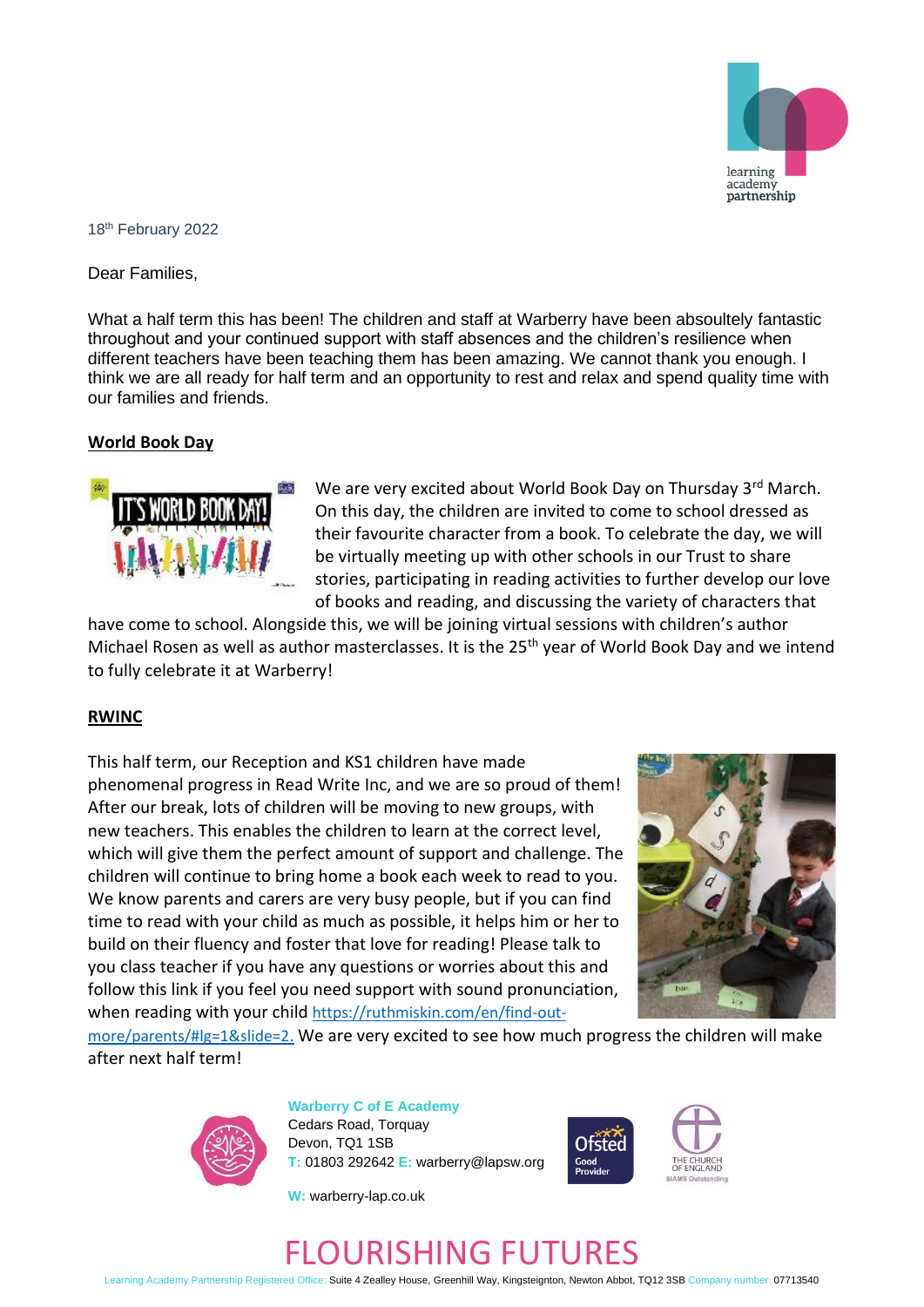

## **Mobile phones**

Several of our Year 5 and 6 children are now bringing their mobile phones into school. We have noticed that some of the phones are not being handed to the teacher to store during the school day and many children are switching them on before leaving the premises. Please could you support us by speaking to the children about the importance of not switching their phones on or taking photographs whilst on the school premises and handing their phones into the teachers. Thank you.

## **Roles in Education and Early Years Workforce - an information session**

'Thinking about returning to work or changing carer? Torbay Council are hosting a session on Tuesday 1<sup>st</sup> March 6.00pm-7.00pm, via Zoom, to provide information for anyone looking for an exciting opportunity as support staff in schools or working in early years settings. The session will also have representatives from partner agencies talking about training opportunities and proving information related to benefits and returning to work.



To register for a place please use the following link

[https://www.eventbrite.co.uk/e/roles-in-education-and-early-years-workforce-an-information](https://www.eventbrite.co.uk/e/roles-in-education-and-early-years-workforce-an-information-session-tickets-261679439247)[session-tickets-261679439247](https://www.eventbrite.co.uk/e/roles-in-education-and-early-years-workforce-an-information-session-tickets-261679439247)

## **News from Catering**

Thank you for completing the parent questionnaire, the feedback has been really helpful and will help us to improve our service.

There will be a few changes after the Easter break. Look out for the email: Prepare for Victory – Eat them to Defeat them and the ad campaign on TV to encourage our children to eat more vegetables, starting with carrots.